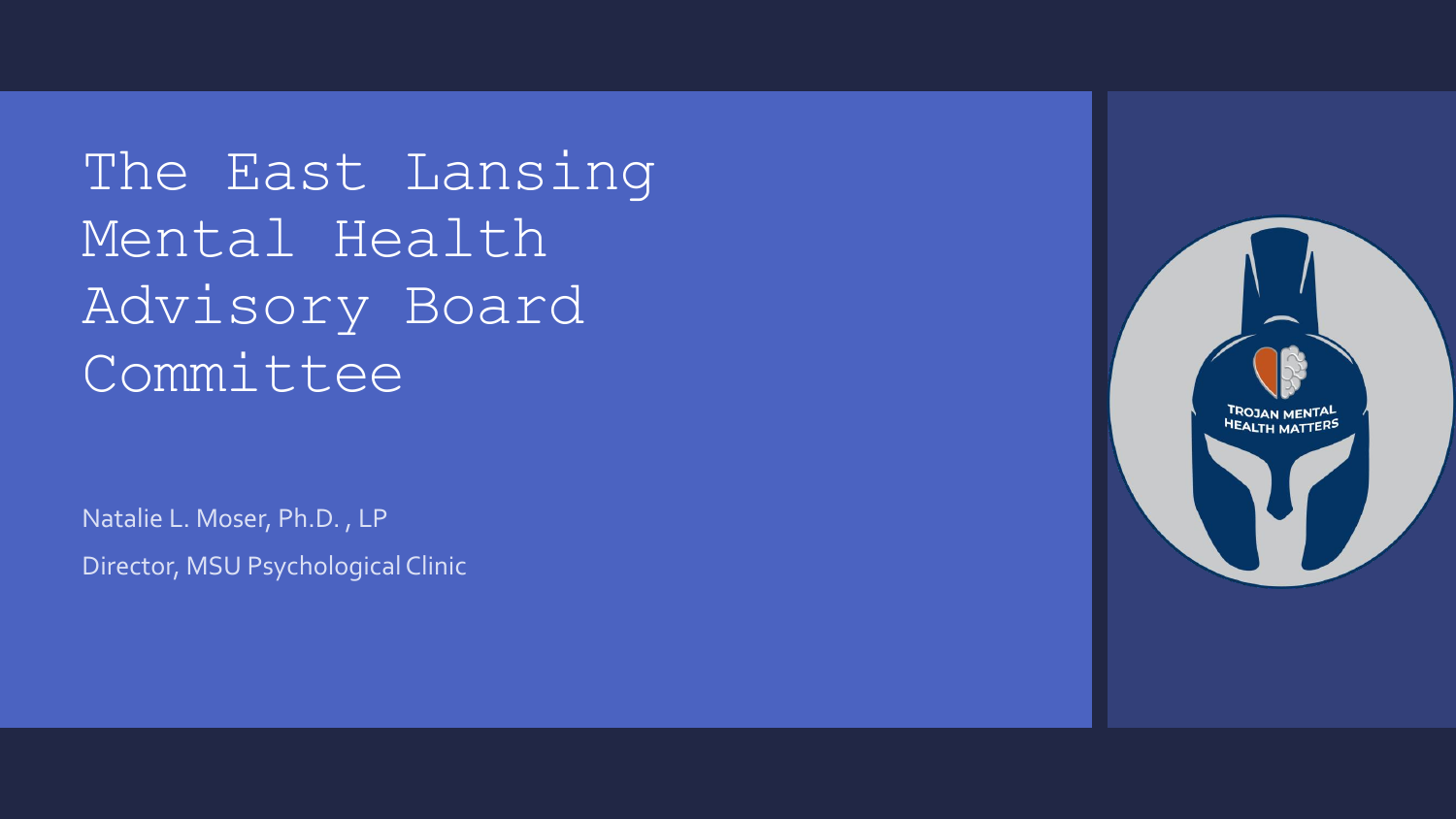History of the MHAB

- $\cdot$  Initiated in 2016-2017, currently in the 6<sup>th</sup> year
- Introduced by the East Lansing Board of Education (BOE) due to many factors
	- **Two suicides at the high school (within a month)**
	- Community members and school professionals realized more guidance needed
	- Some controversial programming occurred
	- Available school board models for involving consultants from the community
- Designed to be advisory to the BOE
- Governed by a set of by-laws, created by the BOE
- Jen Novello, LMSW served as chair from 2016 2020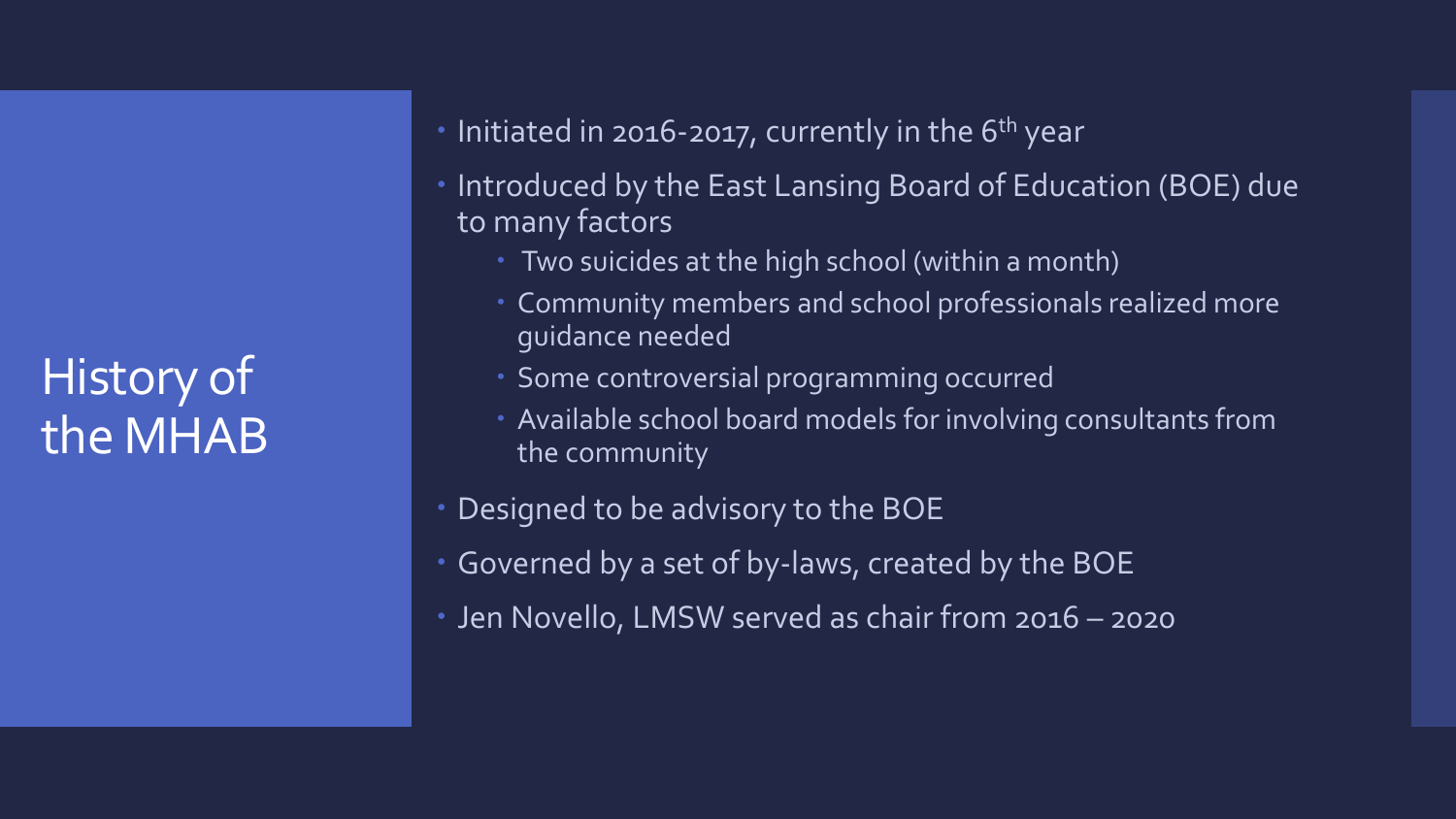## Purpose of the MHAB

• The MHAB reviews district programming that addresses social-emotional well-being.

 The MHAB may make recommendations to the BOE, if they see a need for providing professional advice regarding additional programming to address students' social-emotional well-being.

 The MHAB may make recommendations to the BOE addressing other issues pertinent to student mental health, including preventative mental health programming.

• The MHAB may be asked by the BOE to vet programming being considered for use in the district that may impact students' mental health and make recommendations to the BOE, concerning the analysis of the MHAB of said programming.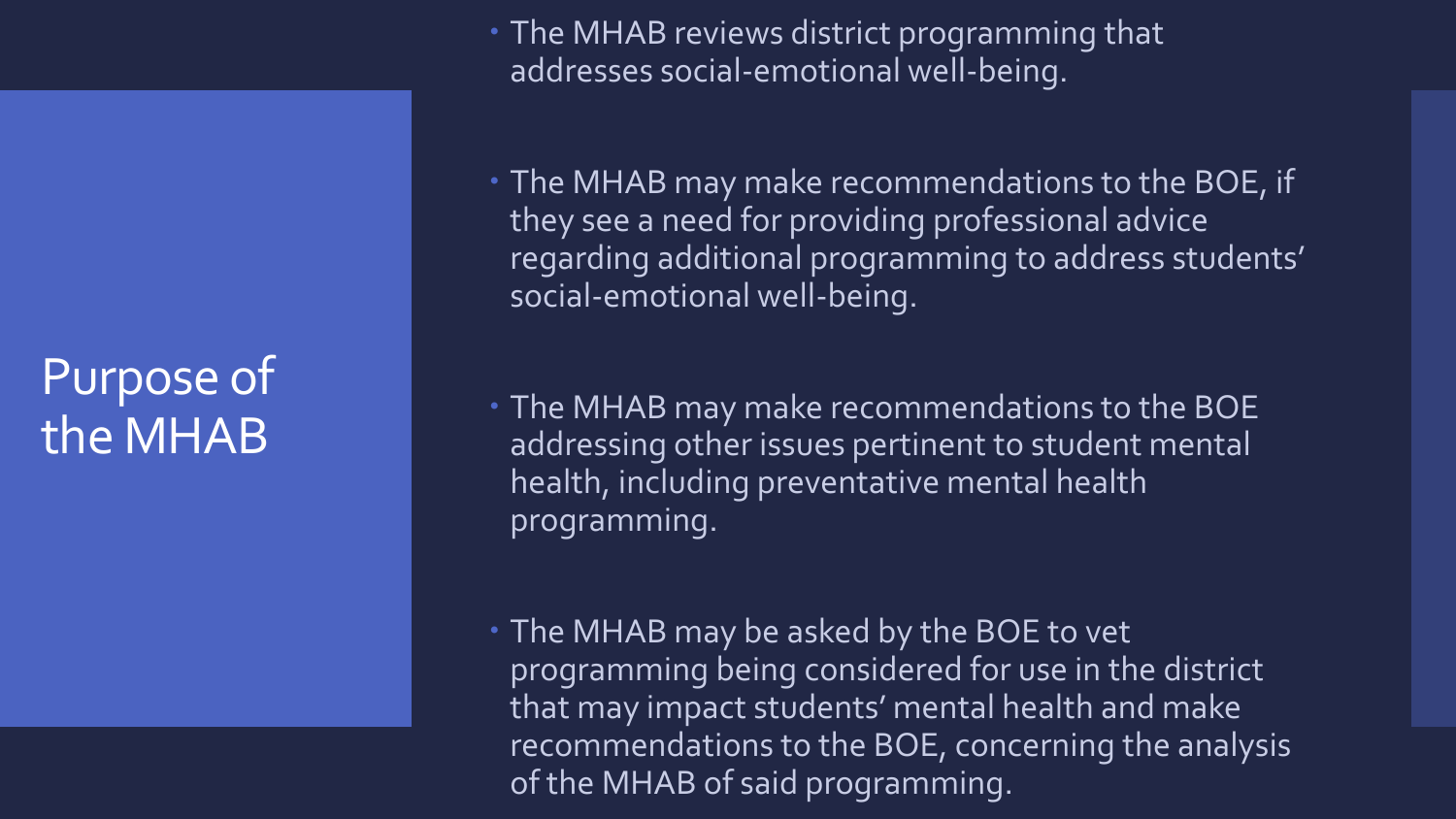## MHAB Vetting **Guidelines**

- What is the intended purpose of program?
- What is the available evidence/research to support the program (e.g., best practices)?
- **Has the program been utilized in other districts and to** what success?
- How feasible will implementation of the program be?
- What is the cost financial and other?
- What "tier" for students or staff will the program address?
- How does this program compare with reasonable alternatives?
- How will the program be evaluated?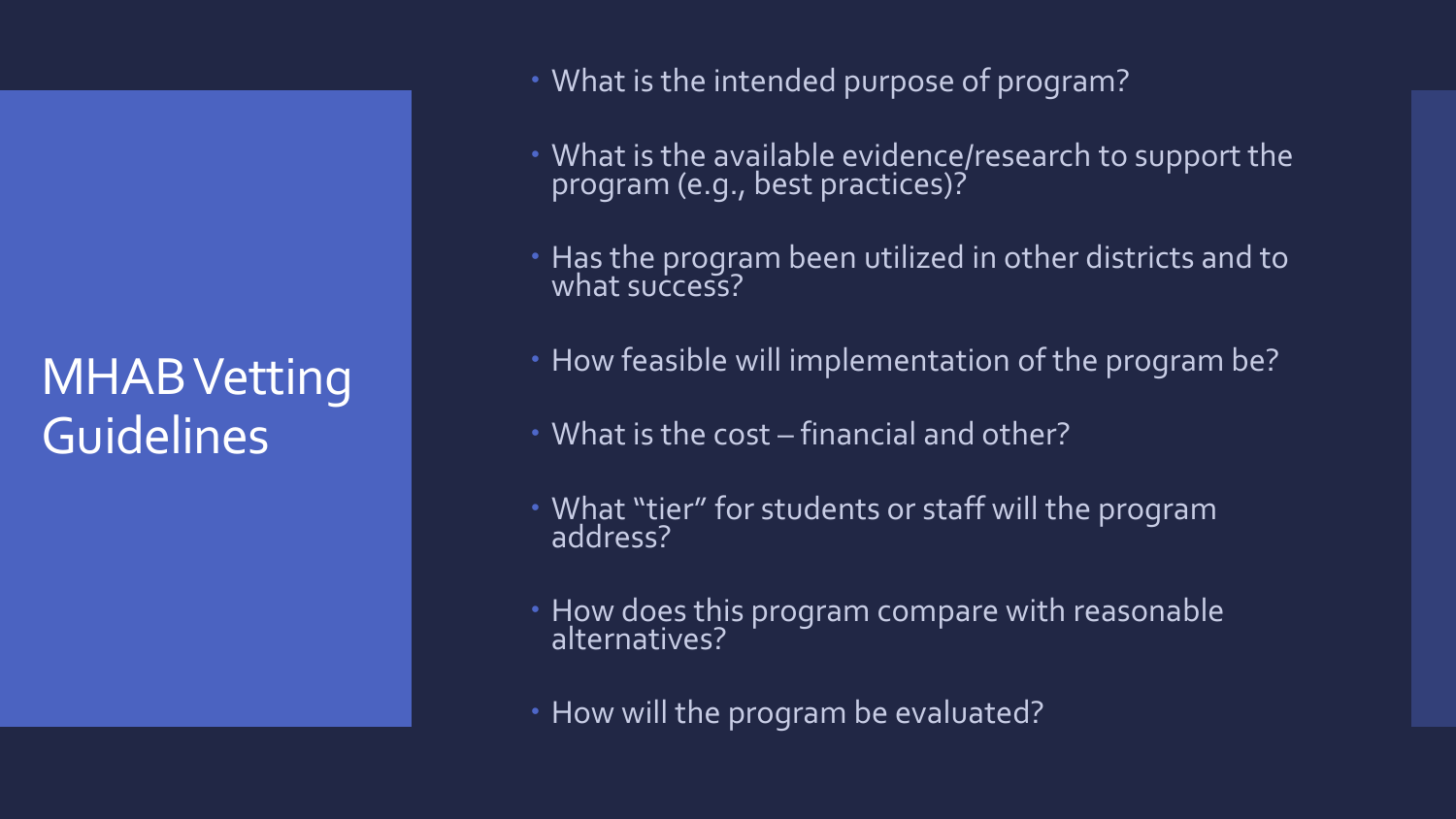## Structure of the MHAB

- *Membership (appointed by the BOE)*
	- Includes students, teachers, parents, administration, community members
	- Invitations extended to principals, social workers/counselors
	- Majority are mental health professionals
	- No more than 20 members
	- Call for applications each summer
- *Meetings*
	- 1-2 times per month
	- Subcommittee work in between
- *Subcommittees*
	- Building level subcommittees
	- Community outreach
- *BOE* 
	- *Creating policy to drive action (e.g, new hires)*
	- *Annual presentation*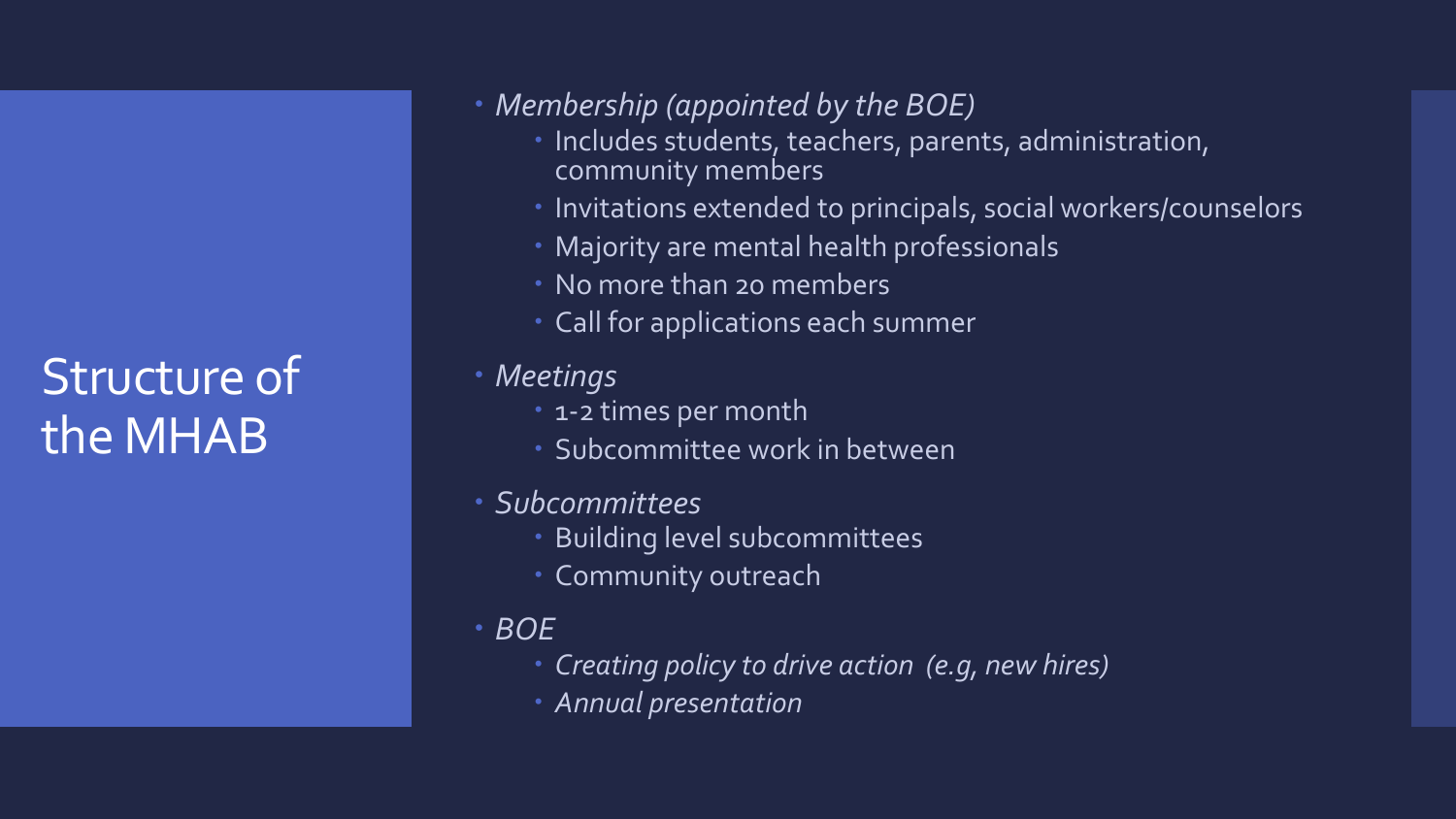Some Past Activities & Accomplishments of the MHAB

- **Suicide Prevention Policy**
- TRAILS
- Staff Professional Development
	- E.g., 4 part trauma series for elementary school
- Formal recommendation to the BOE to hire district level mental health and wellness coordinator
- Trojan Mental Health Matters: [https://trojanmentalhealthmatters.org](https://trojanmentalhealthmatters.org/)
- Collaborations with CMH
- Assisting with district communication
	- Providing resources
	- Increasing transparency
	- Trauma-informed/reducing anxiety
- Mood meters during virtual learning
- District-wide Mental Health Awareness Day May 2021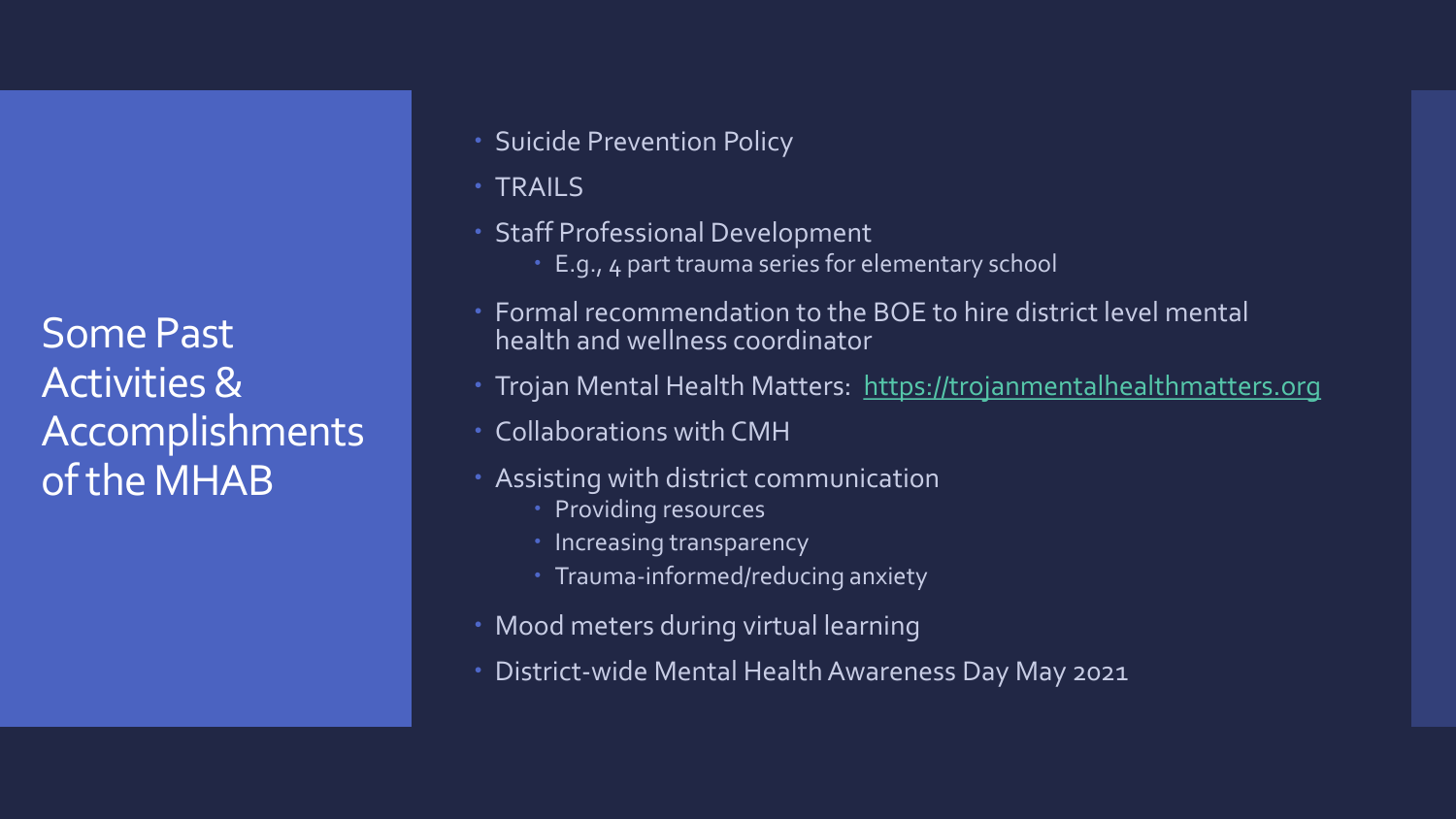

#### **TRAILS Improves Access**

Nearly 50% of all adolescents are impacted by mental illness, yet only 20% of those ever receive treatment. TRAILS promotes equitable access to youth mental health services through sustainable, cost-effective, school-based solutions. Participating schools receive training and ongoing support to implement school-appropriate mental health programs grounded in cognitive behavioral therapy (CBT) and mindfulness - techniques proven to reduce symptoms of anxiety and depression.

#### Using a 3-Tiered Approach

Programming to meet the mental health care needs of all students.

TIER<sub>2</sub>

#### TIFR 1

#### **Universal Education** and Awareness

For all students and staff

Social and emotional learning (SEL) curriculum for the classroom, and self-care programming for staff, to promote mental health and wellness and build resiliency among students and staff.

**Early Intervention** For students impacted by a

mental health concern Skill-building sessions grounded in CBT and mindfulness and designed to equip students with tools they can use to reduce their symptoms of anxiety and depression.

#### TIER 3 **Suicide Risk** Management

For students in crisis

Care coordination among schools, families, community mental health agencies, and hospitals through utilization of the TRAILS Suicide Risk Management Protocol.

#### **Tips for Discussing ELPS Transitions with your Children**

The Mental Health Advisory Committee (Elementary Subcommittee) created the following tips to aid parents in talking with your children about upcoming transitions. Whether your child is remaining online or transitioning to in-person learning, we hope you find this useful. Please reach out to building staff with questions or concerns.

#### **Every Family is Making the Choice that is Best for them.**



East Lansing Public Schools is offering choices to families, to either return to in-person learning or remain online. This means that what our family decides is best for us may be different from the plans of our friends and neighbors.

#### **School Buildings will be Safe**



For those returning in-person, principals, teachers, and other responsible adults have been working really hard to make sure that the buildings provide safe places for students to learn. You will learn new school rules and plans for helping to keep everyone

#### **Some Things will be Different**

You may have a new teacher and new classmates. You new teacher may do things a little differently. Soon, you and your new teacher and new friends will get to know each other well! For those remaining online, you will now have more live instruction on Fridays. For those returning, school may seem different then you remember it be. Different and new can be hord

#### **Provide Information & Encourage Questions**

Let children know the details of the plans and schedules for the day, as well as the the new procedures (for in-person). Helping children visualize the changes and walking through the day  $\qquad \qquad \bullet$ will reduce anxiety. Encourage questions from your children and seek information from building staff if you don't know the answer

 $\sqrt{2}$  $\Omega$ 



#### **Support all kinds of Emotions**



t's okay to  $\epsilon_0 \epsilon_1$ . Even though it is hard to see children upset, try not to downplay or dismiss their negative feelings (e.g. anxiety, disappointment, confusion). Instead, try engaging children in conversation about their

#### **Resources for Parents:**

https://theconversation.com/how-to-help-your-child-cope-with-thetransition-back-to-school-during-covid-19-144530

https://childmind.org/article/back-to-school-anxiety-during-covid/

https://www.unicef.org/coronavirus/supporting-your-childs-mental-healthduring-covid-19-school-return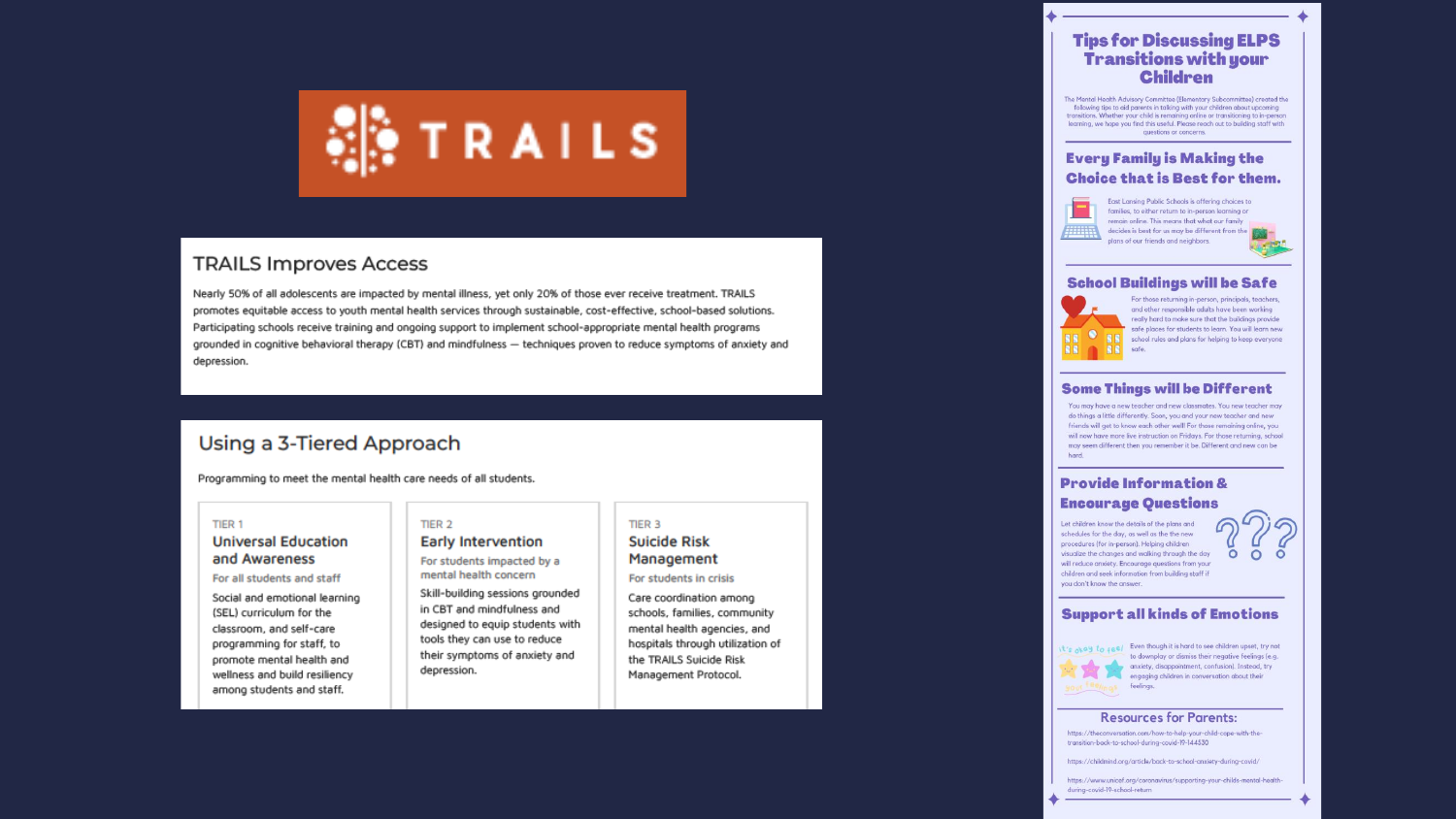# COVID-19 Impact on the MHAB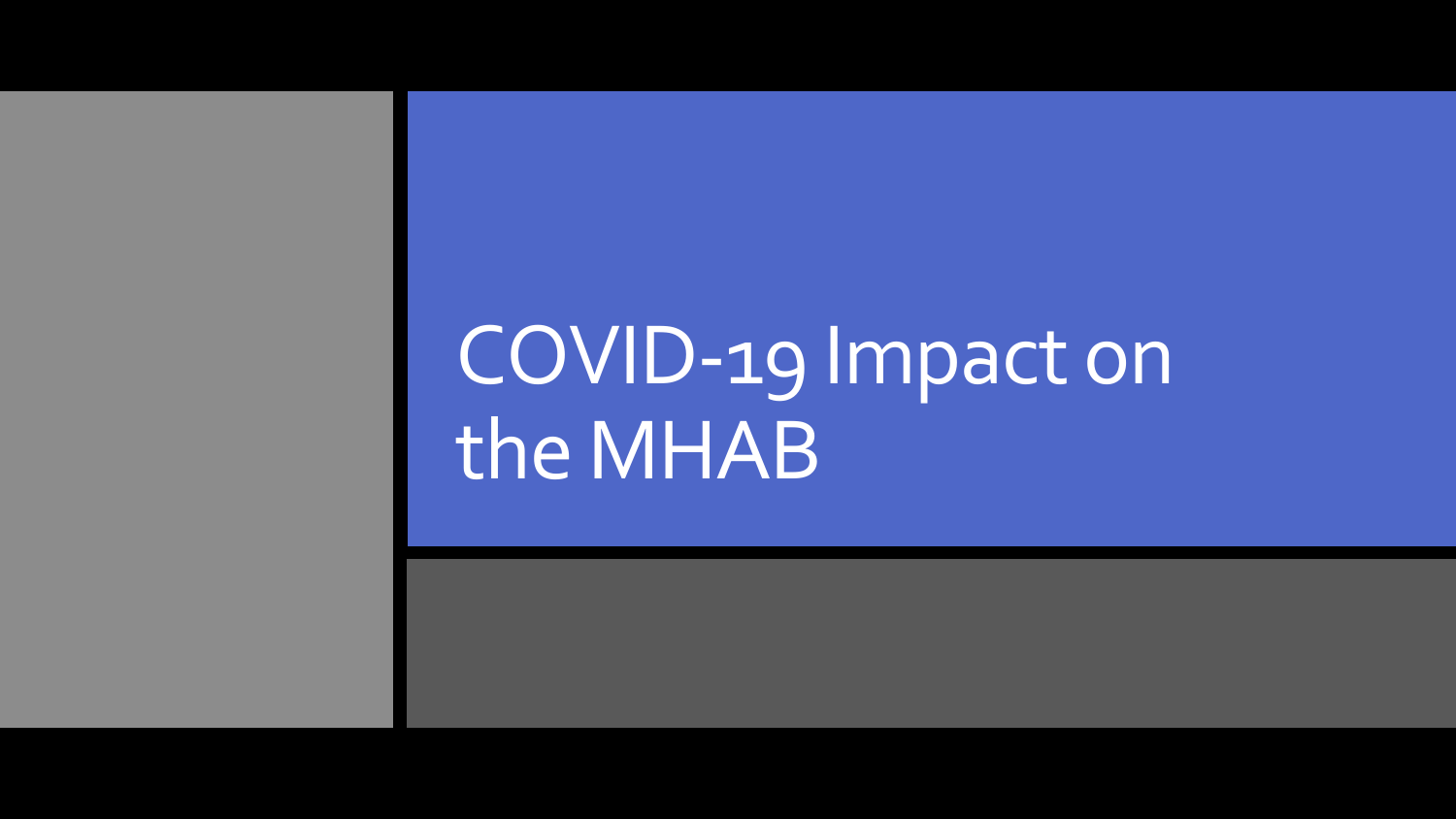### American Academy of Pediatrics

DEDICATED TO THE HEALTH OF ALL CHILDREN

**AMERICAN ACADEMY OF** CHILD  $G$  ADOLESCENT CHIATRY **AACAP . ORG** 



**AAP-AACAP-CHA Declaration of a National Emergency in Child and Adolescent Mental Health**

October, 2021

- Crisis in child mental health is related to COVID-19 stress and the struggle for racial justice
- Significant increases in ED for mental health emergencies
- More than 140,000 children lost a primary or second caregiver, with youth of color disproportionality impacted
- "Soaring rates" of depression, anxiety, trauma, loneliness, and suicidality
- Advocate for: increased federal funding, improved access to technology, health care and integrated mental health care (primary care), suicide prevention programs, community-based systems of care, trauma-informed care, and much more….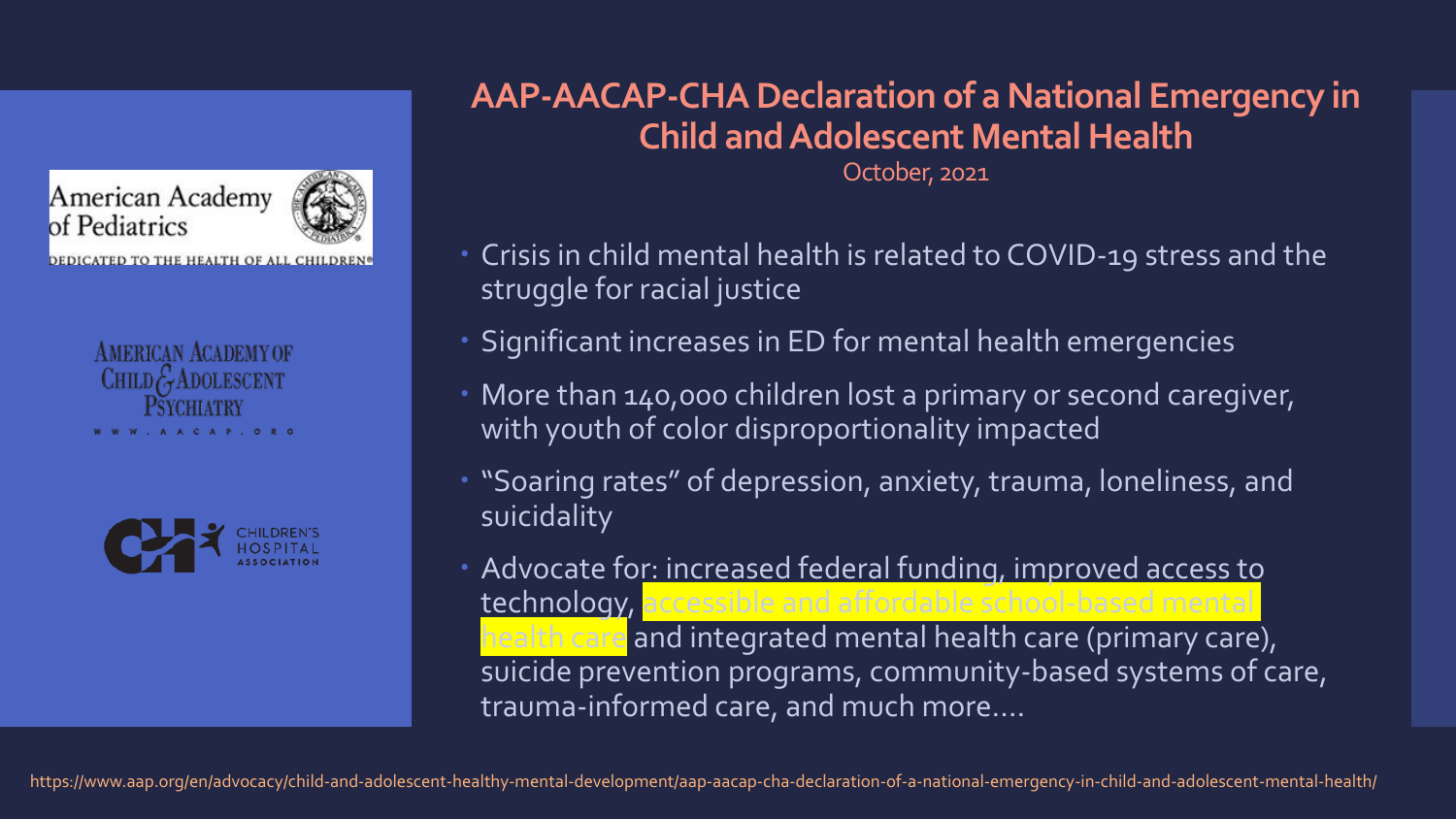## **PROTECTING** YOUTH **MENTAL HEALTH**

The U.S. Surgeon General's Advisory

Current & Future Work of the MHAB

## **WHAT EDUCATORS, SCHOOL STAFF, AND SCHOOL DISTRICTS CAN DO**

- Create positive, safe, and affirming school environments.
- Expand social emotional learning programs and other evidencebased approaches that promote healthy development
- Learn how to recognize signs of changes in and mental and physical health among students, including trauma and behavior change. Take appropriate action when needed.
- Provide a continuum of supports to meet student mental health needs, including evidence-based prevention practices and traumainformed mental health care.
- Expand the school-based mental health workforce.
- Support the mental health of all school personnel.
- Promote enrolling and retraining eligible children in Medicaid, CHIP, or a marketplace plan so that children have health coverage that includes behavioral health services.
- Protect and prioritize students with higher needs and those at higher risk of mental health challenges.